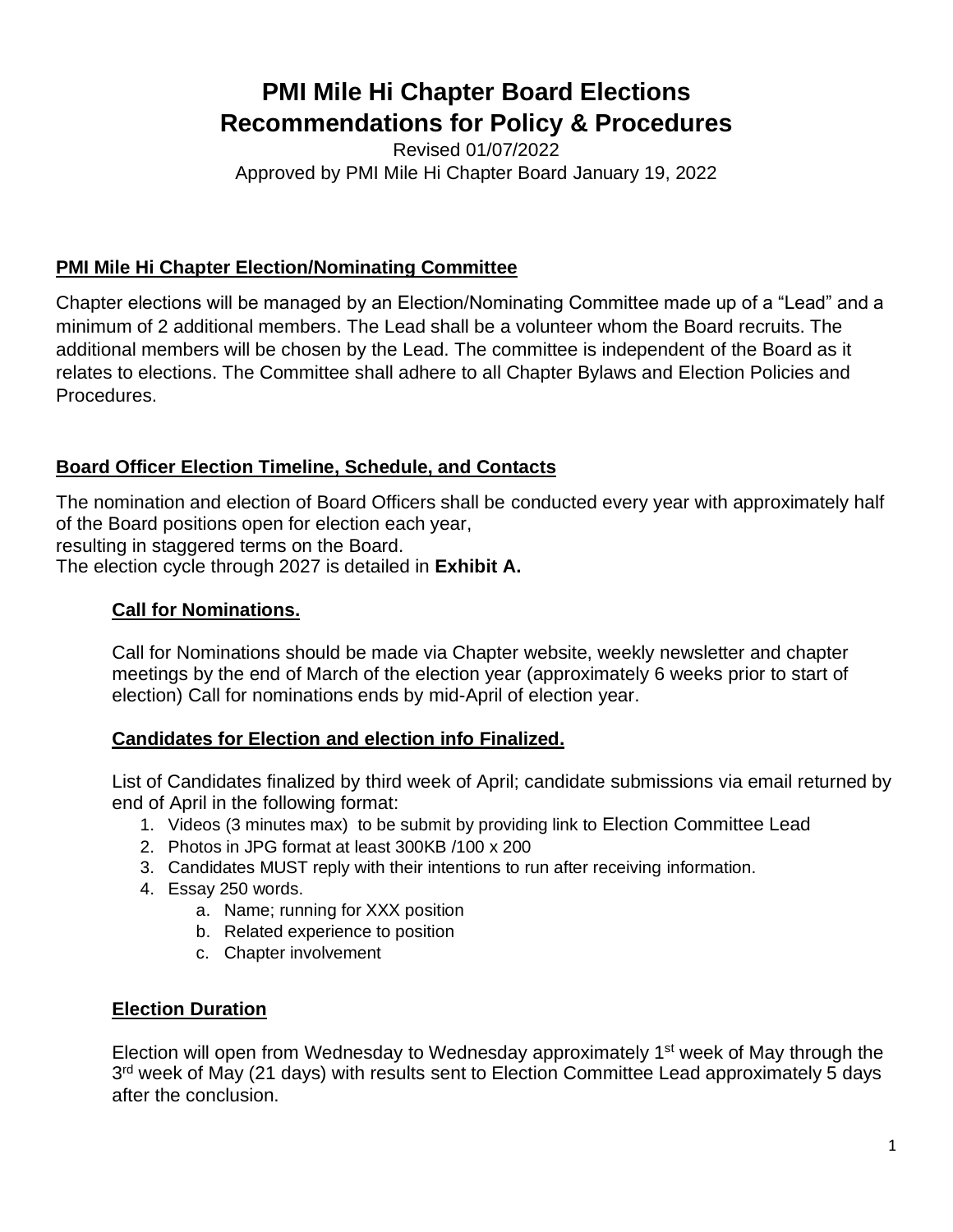# **Election Results**

Election results will be shared by the Election Committee Lead with the current board and the candidates as soon as contact can be made.

Results will be shared on the Chapter Website, Newsletter and announced at the next scheduled chapter meeting usually in June of the election year.

#### **Ballots and Election Tabulation**

All ballots and tabulation will be conducted through PMI Global. The Mile Hi Chapter contact is: Nina Holman

Chapter Operations Advisor (Region 4 & 6) Project Management Institute Email: [nina.holman@pmi.org](mailto:nina.holman@pmi.org)

Phone: 610-356-4600 ext. 5052

#### **Eligibility criteria to run for and hold Board Officer positions**

Individual Mile Hi Chapter Members in good standing (paid membership) are eligible to run for election and hold board positions. The only exception is the position of President. In order to run for election and/or hold the position of President the member must have served in one of the other elected position for a full term prior to running for President. This is detailed in the Mile Hi Chapter By-Laws.

PMI, Mile Hi Chapter prohibits someone from having two elected positions within the same chapter or different chapter at the same time.

Student Members are not eligible to hold office.

#### **Eligibility criteria to vote in the Board Officer Election**

Individual Mile Hi Chapter Members in good standing are eligible to vote in Board Officer Elections. Paid membership/renewals must be in place at least one (1) month prior to the start of the election cycle; approximately by April 1<sup>st</sup> of the election year in order to receive a ballot.

Student Members are eligible to vote in elections.

#### **Term of Board Positions**

Terms of office for the Officers shall be two (2) years in duration, limited to two (2) consecutive terms in the same position, and no more than four (4) consecutive terms on the board in general.